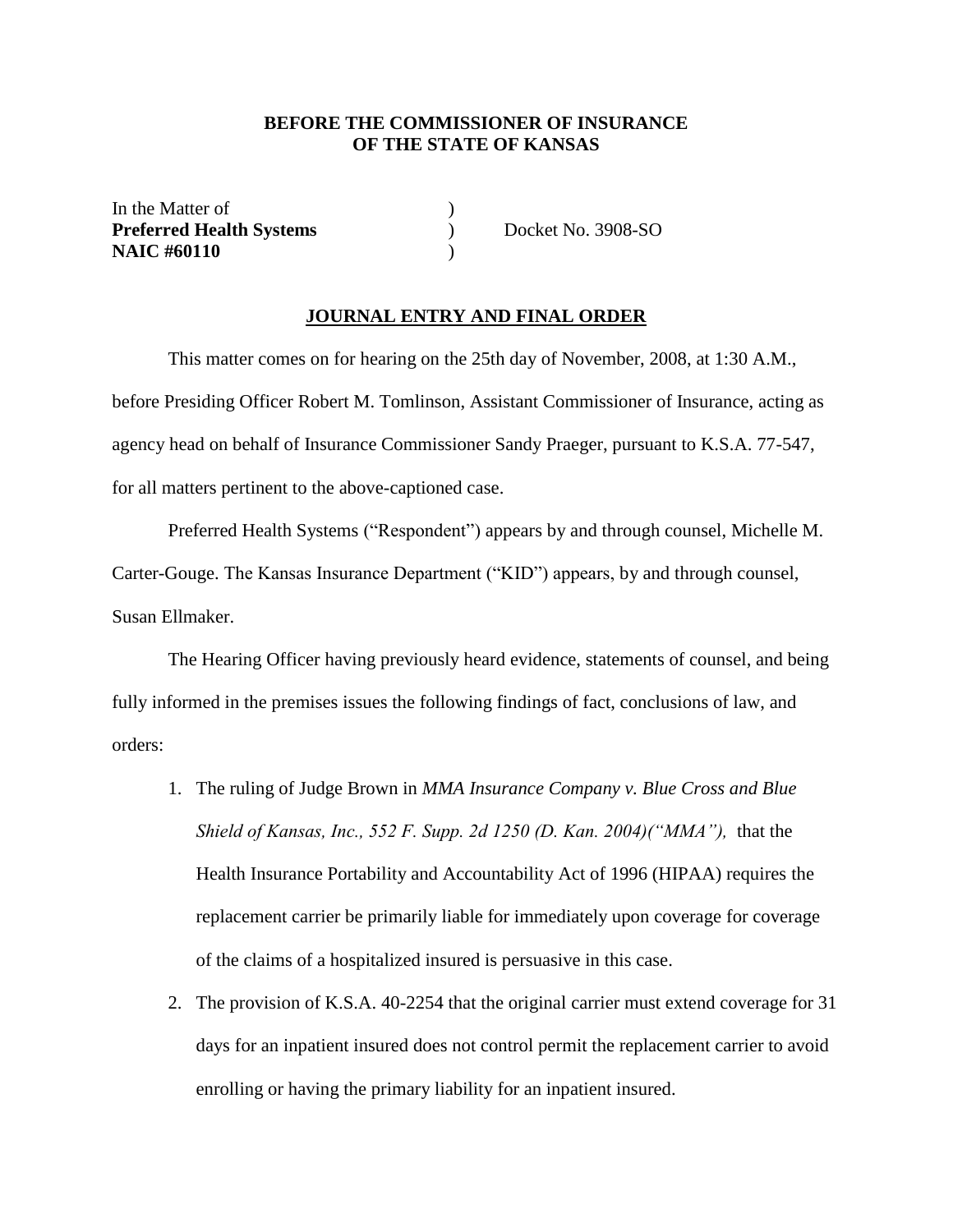- 3. PHS has primary liability for paying the claims of the insured at issue in this case.
- 4. K.S.A. 40-2404(9)(f) requires a showing of bad faith on the part of the Respondent. In this case, PHS made the initial inquiry to the KID regarding the matters at issue. While such an inquiry does not automatically prevent a finding of bad faith on the part of the insurer, it should be considered. As a matter of policy, the KID should work with insurers when they raise a question. There has been no showing of bad faith and for that reason PHS has not violated K.S.A. 40-2404(9)(f).
- 5. Having found that there was no violation of K.S.A. 40-2404, there can be no penalty assessed under K.S.A.  $40-2407$  (a)(1) and there can by no order issued under K.S.A. 40-2407 (a)(3) for payment of the insured's claims.
- 6. While no order for payment of the insured's claims should issue at this time, it is nonetheless noted that failure of PHS to pay the claims after the entry of the finding of primary responsibility could lead to a further administrative procedure and a finding of violation of K.S.A.  $40-2404$  (9)(f).
- 7. On the issue of whether a Bulletin should have been published, the Hearing Officer declines to issue any order.
- 8. This Order shall be posted on the Kansas Insurance Department website in its totality.

#### **NOTICE OF RIGHTS**

Pursuant to K.S.A. 77-601 *et seq.*, Preferred Health Systems is entitled to judicial review of this Final Order. The petition for judicial review must be filed within thirty (30) days of service of this Final Order (plus three [3] days for service by mail pursuant to K.S.A. 77-531). In the event Preferred Health Systems files a petition for judicial review pursuant to K.S.A. 77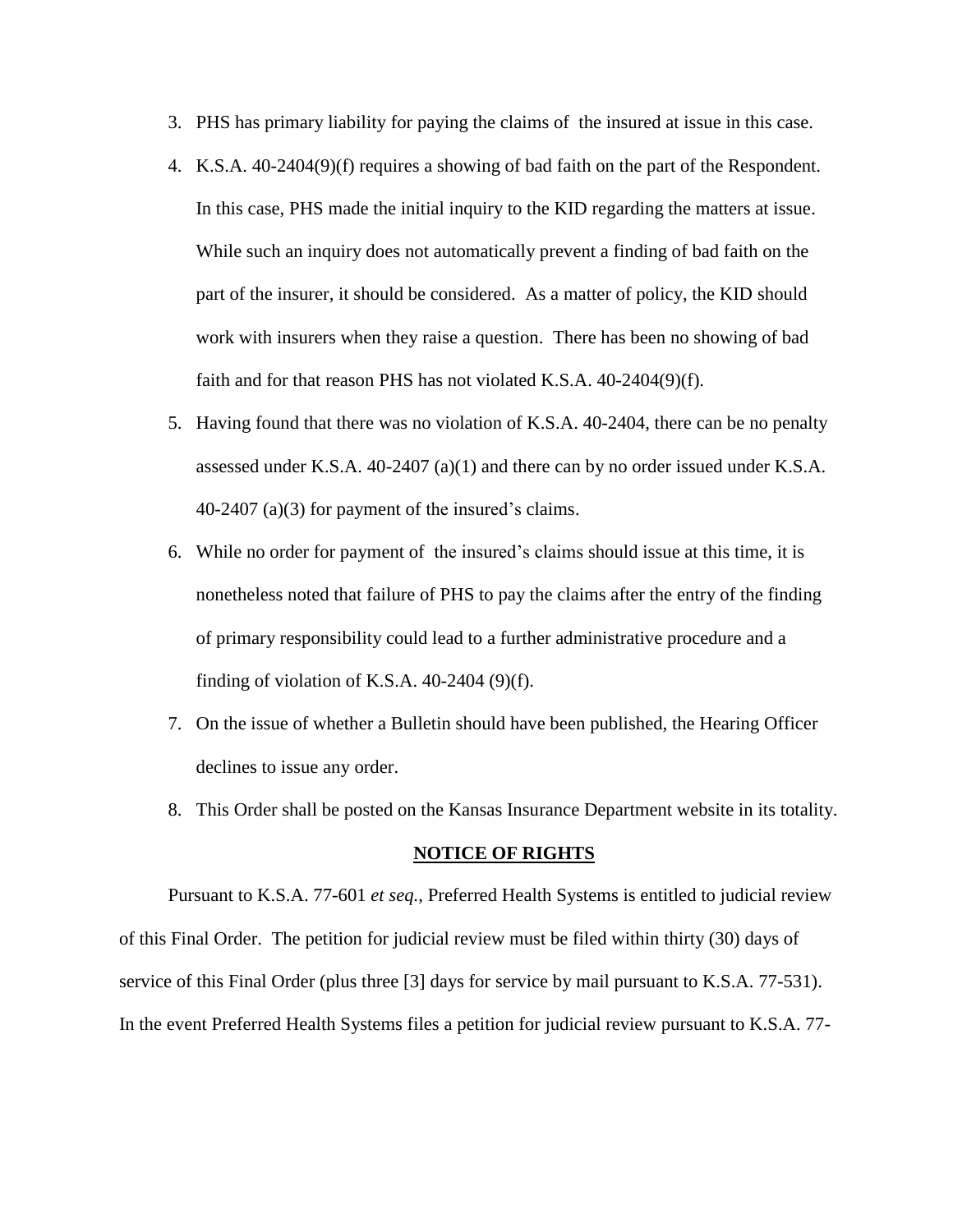613(e), the Agency Officer to be served on behalf of the Kansas Insurance Department is:

John W. Campbell, General Counsel Kansas Insurance Department 420 SW  $9^{\text{th}}$  Street Topeka, KS 66612

# **IT IS SO ORDERED.**



\_/s/ Robert M. Tomlinson\_\_\_\_\_\_\_\_\_ Robert M. Tomlinson Assistant Commissioner of Insurance/Presiding Officer

Dated this \_\_\_27th\_\_\_ day of February, 2009.

Prepared by:

 $\angle$ /s/ Susan Ellmaker $\angle$ Susan Ellmaker Staff Attorney Kansas Insurance Department